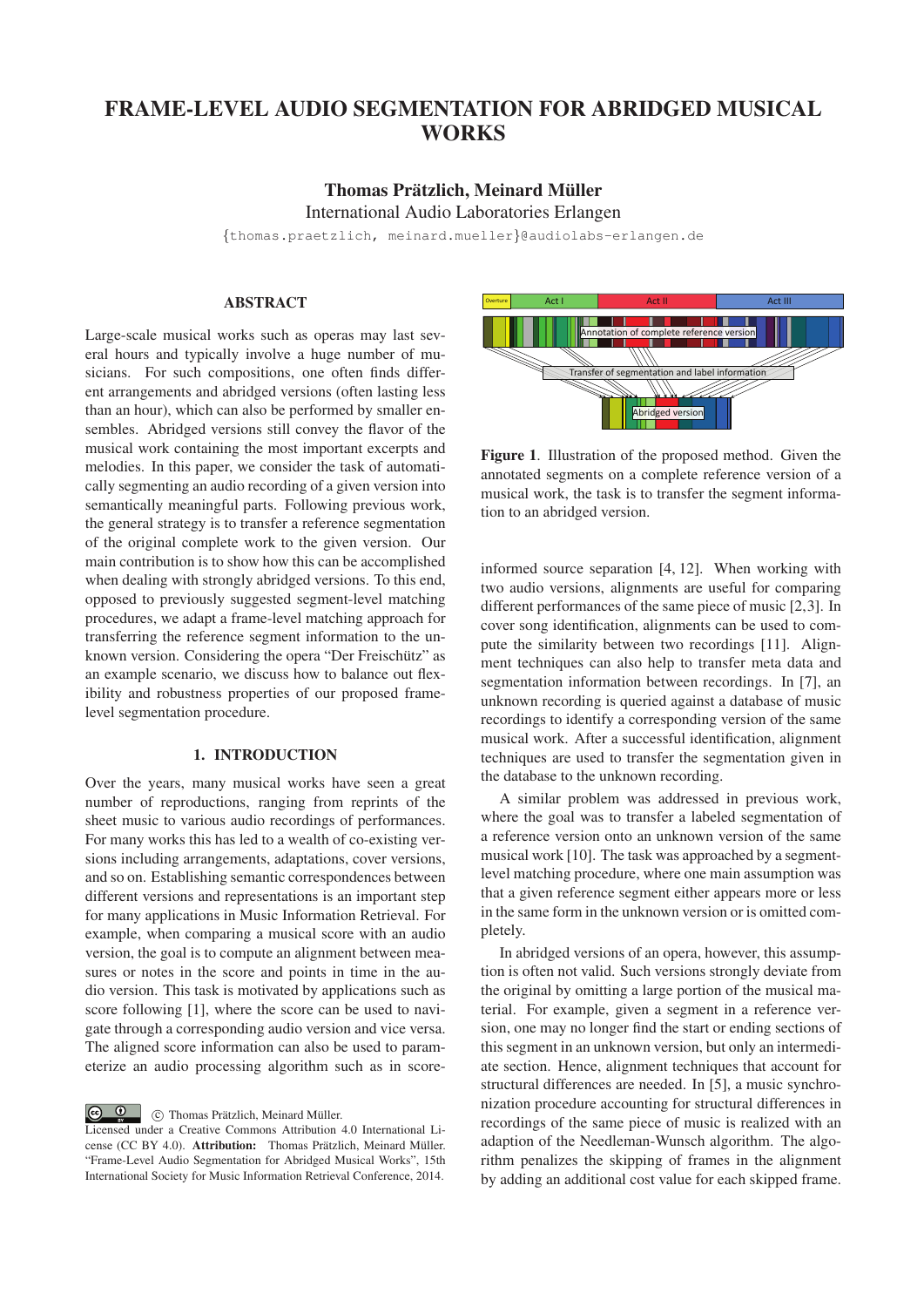Thus, the cost for skipping a sequence of frames is dependent on the length of the sequence. In abridged versions, however, omission may occur on an arbitrary scale, ranging from several musical measures up to entire scenes of an opera. In such a scenario, a skipping of long sequences should not be more penalized as a skipping of short sequences. In this work, we will therefore use a different alignment strategy.

In this paper, we address the problem of transferring a labeled reference segmentation onto an unknown version in the case of abridged versions, see Figure 1. As our main contribution, we show how to approach this task with a frame-level matching procedure, where correspondences between frames of a reference version and frames of an unknown version are established. The labeled segment information of the reference version is then transferred to the unknown version only for frames for which a correspondence has been established. Such a frame-level procedure is more flexible than a segment-level procedure. However, on the downside, it is less robust. As a further contribution, we show how to stabilize the robustness of the frame-level matching approach while preserving most of its flexibility.

The remainder of this paper is structured as follows: In Section 2, we discuss the relevance of abridged music recordings and explain why they are problematic in a standard music alignment scenario. In Section 3, we review the segment-level matching approach from previous work (Section 3.2), and then introduce the proposed framelevel segmentation pipeline (Section 3.3). Subsequently, we present some results of a qualitative (Section 4.2) and a quantitative (Section 4.3) evaluation and conclude the paper with a short summary (Section 5).

#### 2. MOTIVATION

For many musical works, there exists a large number of different versions such as cover songs or different performances in classical music. These versions can vary greatly in different aspects such as the instrumentation or the structure. Large-scale musical works such as operas usually need a huge number of musicians to be performed. For these works, one often finds arrangements for smaller ensembles or piano reductions. Furthermore, performances of these works are usually very long. Weber's opera "Der Freischütz", for example, has an average duration of about two hours. Taking it to an extreme, Wagner's epos "Der Ring der Nibelungen", consists of four operas having an overall duration of about 15 hours. For such large-scale musical works, one often finds abridged versions. These versions usually present the most important material of a musical work in a strongly shortened and structurally modified form. Typically, these structural modifications include omissions of repetitions and other "non-essential" musical passages. Abridged versions were very common in the early recording days due to space constraints of the sound carriers. The opera "Der Freischütz" would have filled 18 discs on a shellac record. More recently, abridged versions or excerpts of a musical work can often be found as bonus tracks on CD records. In a standard alignment



Figure 2. Illustration of the proposed frame-level segmentation pipeline. A reference recording with a reference label function  $\varphi_r$  is aligned with an unknown version. The alignment  $\mathcal L$  is used to transfer  $\varphi_r$  to the unknown version yielding  $\varphi_e$ .

scenario, abridged versions are particularly problematic as they omit material on different scales, ranging from the omission of several musical measures up to entire parts.

#### 3. METHODS

In this section, we show how one can accomplish the task of transferring a given segmentation of a reference version, say  $X$ , onto an unknown version, say  $Y$ . The general idea is to use alignment techniques to find corresponding parts between  $X$  and  $Y$ , and then to transfer on those parts the given segmentation from  $X$  to  $Y$ .

After introducing some basic notations on alignments and segmentations (Section 3.1), we review the segmentlevel matching approach from our previous work (Section 3.2). Subsequently, we introduce our frame-level segmentation approach based on partial matching (Section 3.3).

#### 3.1 Basic Notations

#### *3.1.1 Alignments, Paths, and Matches*

Let  $[1 : N] := \{1, 2, \ldots, N\}$  be an index set representing the *time line* of a discrete signal or feature sequence  $X = (x_1, x_2, \dots, x_N)$ . Similarly, let  $[1 : M]$  be the time line of a second sequence  $Y = (y_1, \ldots, y_M)$ . An *alignment* between two time lines  $[1 : N]$  and  $[1 : M]$  is modeled as a set  $\mathcal{L} = (p_1, \ldots, p_L) \subseteq [1 : N] \times [1 : M]$ . An element  $p_{\ell} = (n_{\ell}, m_{\ell}) \in \mathcal{L}$  is called a *cell* and encodes a correspondence between index  $n_{\ell} \in [1 : N]$  of the first time line and index  $m_{\ell} \in [1 : M]$  of the second one. In the following, we assume  $\mathcal L$  to be in lexicographic order. *L* is called a *match* if  $(p_{\ell+1} - p_{\ell}) \in \mathbb{N} \times \mathbb{N}$  for  $\ell \in [1 : L - 1]$ . Note that this condition implies strict monotonicity and excludes the possibility to align an index of the first time line with many indices of the other and vice versa. An alignment can also be constrained by requiring  $(p_{\ell+1} - p_{\ell}) \in \Sigma$  for a given set  $\Sigma$  of admissible step sizes. A typical choice for this set is  $\Sigma = \{(1, 1), (1, 0), (0, 1)\},\$ which allows to align an index of one time line to many indices of another, and vice versa. Sometimes other sets such as  $\Sigma = \{(1, 1), (1, 2), (2, 1)\}\$  are used to align sequences which are assumed to be structurally and temporally mostly consistent. If  $\mathcal L$  fulfills a given step size condition,  $P = \mathcal{L}$  is called a *path*. Note that alignments that fulfill  $\Sigma_1$  and  $\Sigma_2$  are both paths, but only an alignment fulfilling  $\Sigma_2$  is also a match.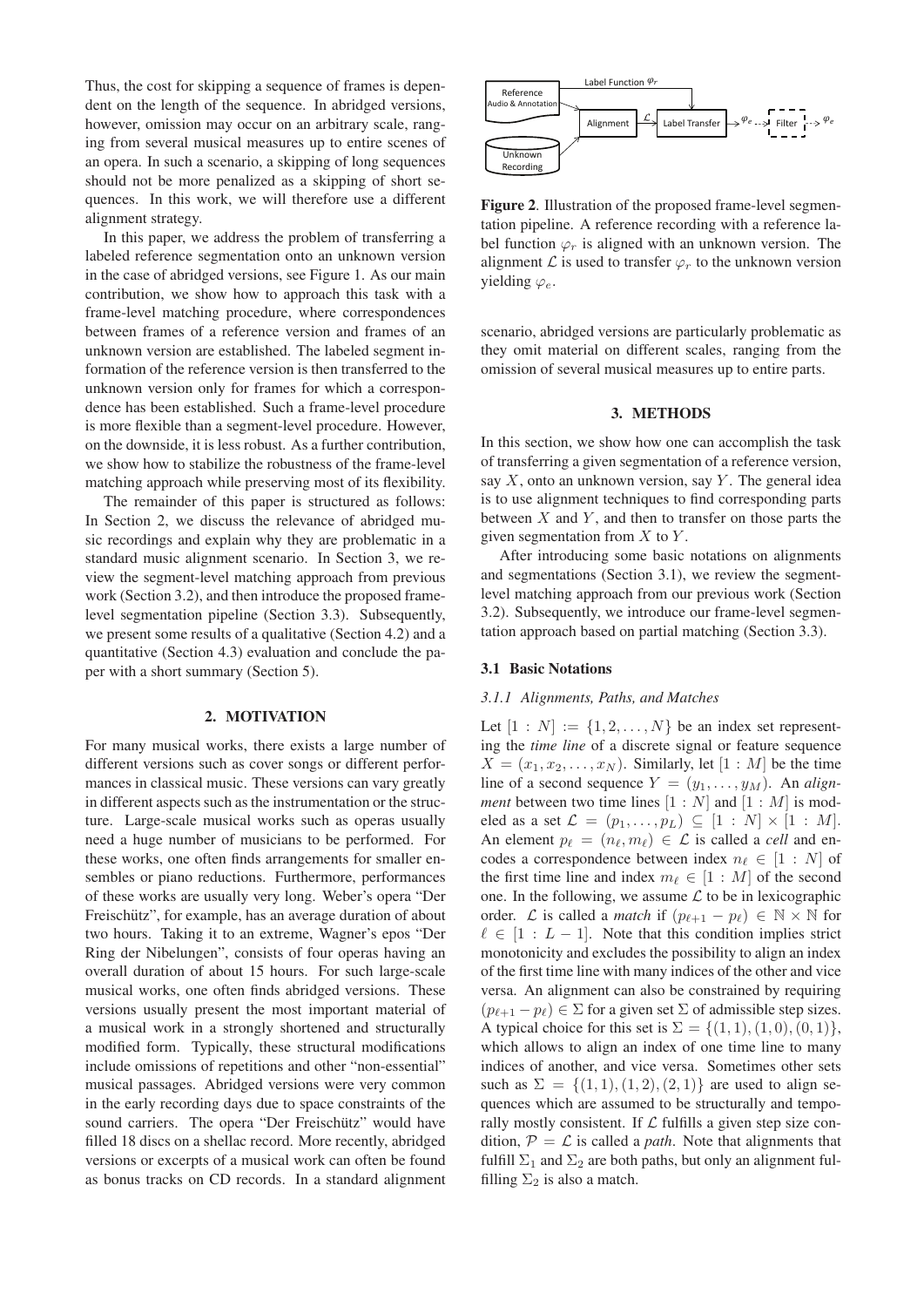We formally define a *segment* to be a set  $\alpha = [s : t] \subseteq$  $[1 : N]$  specified by its start index s and its end index t. Let  $|\alpha| := t - s + 1$  denote the length of  $\alpha$ . We define a (partial) *segmentation* of size K to be a set  $A := {\alpha_1, \alpha_2, ..., \alpha_K}$ of pairwise disjoint segments:  $\alpha_k \cap \alpha_j = \emptyset$  for  $k, j \in$  $[1 : K], k \neq j.$ 

## *3.1.3 Labeling*

Let  $[0: K]$  be a set of labels. The label 0 plays a special role and is used to label everything that has not been labeled otherwise. A *label function*  $\varphi$  maps each index  $n \in [1:N]$  to a label  $k \in [0:K]$ :

$$
\varphi : [1:N] \to [0:K].
$$

The pair  $([1:N], \varphi)$  is called a *labeled time line*. Let  $n \in [1:N]$  be an index,  $\alpha = [s:t]$  be a segment, and  $k \in [0 : K]$  be a label. Then the pair  $(n, k)$  is called a *labeled index* and the pair  $(\alpha, k)$  a labeled segment. A labeled segment  $(\alpha, k)$  induces a labeling of all indices  $n \in \alpha$ . Let  $\mathcal{A} := \{\alpha_1, \alpha_2, \dots, \alpha_K\}$  be a segmentation of  $[1 : N]$  and  $[0 : K]$  be the label set. Then the set  ${({\alpha}_k, k) | k \in [1 : K]}$  is called a *labeled segmentation* of  $[1 : N]$ . From a labeled segmentation one obtains a label function on  $[1:N]$  by setting  $\varphi(n) := k$  for  $n \in \alpha_k$ and  $\varphi(n) := 0$  for  $n \in [1:N] \setminus \bigcup_{k \in [1:K]} \alpha_k$ . Vice versa, given a label function  $\varphi$ , one obtains a labeled segmentation in the following way. We call consecutive indices with the same label a *run*. A segmentation of  $[1:N]$  is then derived by considering runs of maximal length. We call this segmentation the *segmentation induced by*  $\varphi$ .

#### 3.2 Segment-Level Matching Approach

The general approach in [10] is to apply segment-level matching techniques based on dynamic time warping (DTW) to transfer a labeled reference segmentation to an unknown version. Given a labeled segmentation A of X, each  $\alpha_k \in \mathcal{A}$  is used as query to compute a ranked list of matching candidates in  $Y$ . The matching candidates are derived by applying a subsequence variant of the DTW algorithm using the step size conditions  $\Sigma =$  $\{(1, 1), (1, 2), (2, 1)\}\)$ , see [8, Chapter 5]. The result of the subsequence DTW procedure is a matching score and an alignment path  $P = (p_1, \ldots, p_L)$  with  $p_\ell = (n_\ell, m_\ell)$ . P encodes an alignment of the segment  $\alpha_k := [n_1 : n_L] \subseteq$  $[1 : N]$  and the corresponding segment  $[m_1 : m_L] \subseteq$  $[1 : M]$  in Y. To derive a final segmentation, one segment from each matching candidate list is chosen such that the sum of the alignment scores of all chosen segments is maximized by simultaneously fulfilling the following constraints. First, the chosen segments have to respect the temporal order of the reference segmentation and second, no overlapping segments are allowed in the final segmentation. Furthermore, the procedure is adapted to be robust to tuning differences of individual segments, see [10] for further details.



Figure 3. Excerpt of similarity matrices of the reference Kle1973 and Kna1939 before (top) and after enhancement (bottom), shown without match (left) and with match (right).

#### 3.3 Frame-Level Segmentation Approach

The basic procedure of our proposed frame-level segmentation is sketched in Figure 2. First, we use a *partial matching* algorithm (Section 3.3.1) to compute an alignment  $\mathcal{L}$ . Using  $\mathcal L$  and the reference label function  $\varphi_r$  obtained from the reference annotation A of X, an *induced label function*  $\varphi_e$  to estimate the labels on Y is derived (Section 3.3.2). Finally, we apply a mode filter (Section 3.3.3) and a filling up strategy (Section 3.3.4) to derive the final segmentation result.

#### *3.3.1 Partial Matching*

Now we describe a procedure for computing a partial matching between two sequences as introduced in [8]. To compare the two feature sequences  $X$  and  $Y$ , we compute a similarity matrix  $S(n, m) := s(x_n, y_m)$ , where s is a suitable similarity measure. The goal of the partial matching procedure is to find a score-maximizing match through the matrix S. To this end, we define the *accumulated score matrix* D by  $D(n, m) := \max\{D(n - m)\}$  $1, m$ ,  $D(n, m - 1)$ ,  $D(n - 1, m - 1) + S(n, m)$  with  $D(0,0) := D(n,0) := D(0,m) := 0$  for  $1 \leq n \leq N$ and  $1 \leq m \leq M$ . The score maximizing match can then be derived by backtracking through D, see [8, Chapter 5]. Note that only diagonal steps contribute to the accumulated score in D. The partial matching algorithm is more flexible in aligning two sequences than the subsequence DTW approach, as it allows for skipping frames at any point in the alignment. However, this increased flexibility comes at the cost of loosing robustness. To improve the robustness, we apply path-enhancement (smoothing) on S, and suppress other noise-like structures by thresholding techniques [9, 11]. In this way, the algorithm is less likely to align small scattered fragments. Figure 3 shows an excerpt of a similarity matrix before and after path-enhancement together with the computed matches.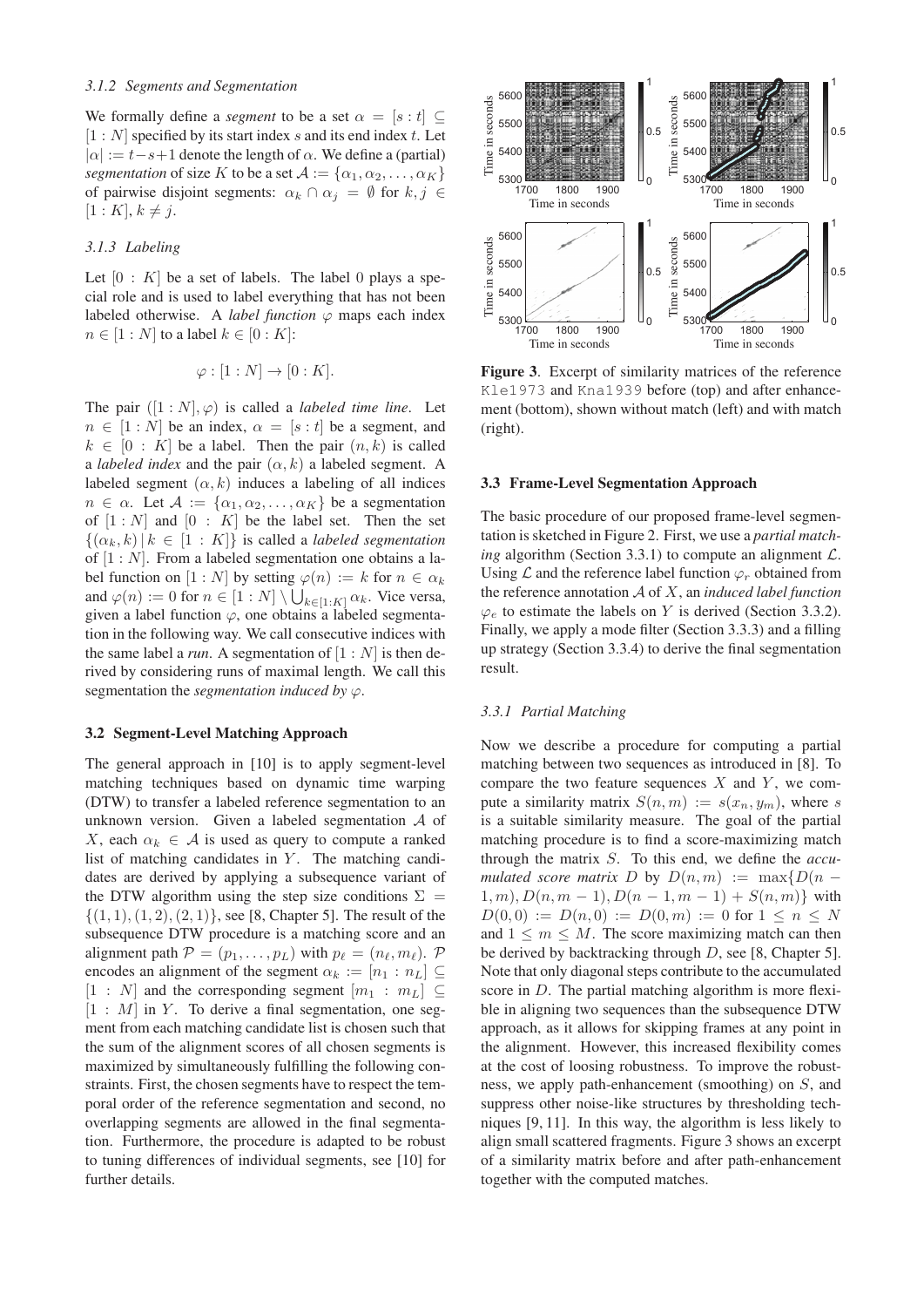#### *3.3.2 Induced Label Function*

Given a labeled time line  $([1:N], \varphi_r)$  and an alignment L, we derive a label function  $\varphi_e$  on  $[1 : M]$  by setting:

$$
\varphi_e(m) := \begin{cases} \varphi_r(n) & \text{if } (n, m) \in \mathcal{L} \\ 0 & \text{else,} \end{cases}
$$

for  $m \in [1 : M]$ . See Figure 4 for an illustration.

### *3.3.3 Local Mode Filtering*

The framewise transfer of the labels may lead to very short and scattered runs. Therefore, to obtain longer runs and a more homogeneous labeling, especially at segment boundaries, we introduce a kind of smoothing step by applying a mode filter. The *mode* of a sequence  $S = (s_1, s_2, \dots, s_N)$  is the most frequently appearing value and is formally defined by  $mode(S) :=$  $\arg \max_{s \in \mathcal{S}} |\{n \in [1:N]: s_n = s\}|$ . A *local mode filter* of length  $L = 2q + 1$  with  $q \in \mathbb{N}$  replaces each element  $s_n \in S$ ,  $n \in [1:N]$ , in a sequence by the mode of its neighborhood  $(s_{n-q},...,s_{n+q})$ :

$$
\operatorname{modelilt}_q(\mathcal{S})\,(n) := \operatorname{mode}(s_{n-q}, \ldots, s_{n+q}).
$$

Note that the mode may not be unique. In this case, we apply the following strategy in the mode filter. If the element  $s_n$  is one of the modes,  $s_n$  is left unmodified by the filter. Otherwise, one of the modes is chosen arbitrarily.

In our scenario, we apply the local mode filter on a labeled time line  $([1 : N], \varphi_e)$  by inputting the sequence  $\varphi_e([1:N]) := (\varphi_e(1), \varphi_e(2), \ldots, \varphi_e(N)))$  into the filter, see Figure 4 for an illustration. The reason to use the mode opposed to the median to filter segment labels, is that labels are nominal data and therefore have no ordering (integer labels were only chosen for the sake of simplicity).

## *3.3.4 From Frames to Segments (Filling Up)*

In the last step, we derive a segmentation from the label function  $\varphi_e$ . As indicated in Section 3.1.3, we could simply detect maximal runs and consider them as segments. However, even after applying the mode filter, there may still be runs sharing the same label that are interrupted by non-labeled parts (labeled zero). In our scenario, we assume that all segments have a distinct label and occur in the same succession as in the reference. Therefore, in the case of a sequence of equally labeled runs that are interrupted by non-labeled parts, we can assume that the runs belong to the same segment. Formally, we assign an index in between two indices with the same label (excluding the zero label) to belong to the same segment as these indices. To construct the final segments, we iterate over each  $k \in [1: K]$  and construct the segments  $\alpha_k = [s_k : e_k],$ such that  $s_k = \min\{m \in [1 : M] : \varphi(m) = k\}$ , and  $e_k = \max\{m \in [1 : M] : \varphi(m) = k\}$ , see Figure 4 for an example.

#### 4. EVALUATION

In this section, we compare the previous segment-level matching procedure with our novel frame-level segmenta-



Figure 4. Example of frame-level segmentation. The arrows indicate the match between the reference version and the unknown version. (a): Reference label function. (b): Induced label function. (c): Mode filtered version of (b) with length  $L = 3$ . (d): Filling up on (c). (e): Ground truth label function.

tion approach based on experiments using abridged versions of the opera "Der Freischütz". First we give an overview of our test set and the evaluation metric (Section 4.1). Subsequently, we discuss the results of the segment-level approach and the frame-level procedure on the abridged versions (Section 4.2). Finally, we present an experiment where we systematically derive synthetic abridged versions from a complete version of the opera (Section 4.3).

#### 4.1 Tests Set and Evaluation Measure

In the following experiments, we use the recording of Carlos Kleiber performed in 1973 with a duration of 7763 seconds as reference version. The labeled reference segmentation consists of 38 musical segments, see Figure 5. Furthermore, we consider five abridged versions that were recorded between 1933 and 1994. The segments of the opera that are performed in these versions are indicated by Figure 5. Note that the gray parts in the figure correspond to dialogue sections in the opera. In the following experiments, the dialogue sections are considered in the same way as non-labeled (non-musical) parts such as applause, noise or silence. In the partial matching algorithm, they are excluded from the reference version (by setting the similarity score in these regions to minus infinity), and in the segment-level matching procedure, the dialogue parts are not used as queries.

Throughout all experiments, we use CENS features which are a variant of chroma features. They are computed with a feature rate of 1 Hz (derived from 10 Hz pitch features with a smoothing length of 41 frames and a downsampling factor of 10), see [8]. Each feature vector covers roughly 4.1 seconds of the original audio.

In our subsequent experiments, the following segmentlevel matching (M4) and frame-level segmentation (F1– F4) approaches are evaluated:

(M4) – Previously introduced segment-level matching, see Section 3.2 and [10] for details.

(F1) – Frame-level segmentation using a similarity matrix computed with the cosine similarity s defined by  $s(x, y) =$  $\langle x, y \rangle$  for features x and y, see Section 3.3.

(F2) – Frame-level segmentation using a similarity matrix with enhanced path structures using the SM Toolbox [9]. For the computation of the similarity matrix, we used forward/backward smoothing with a smoothing length of 20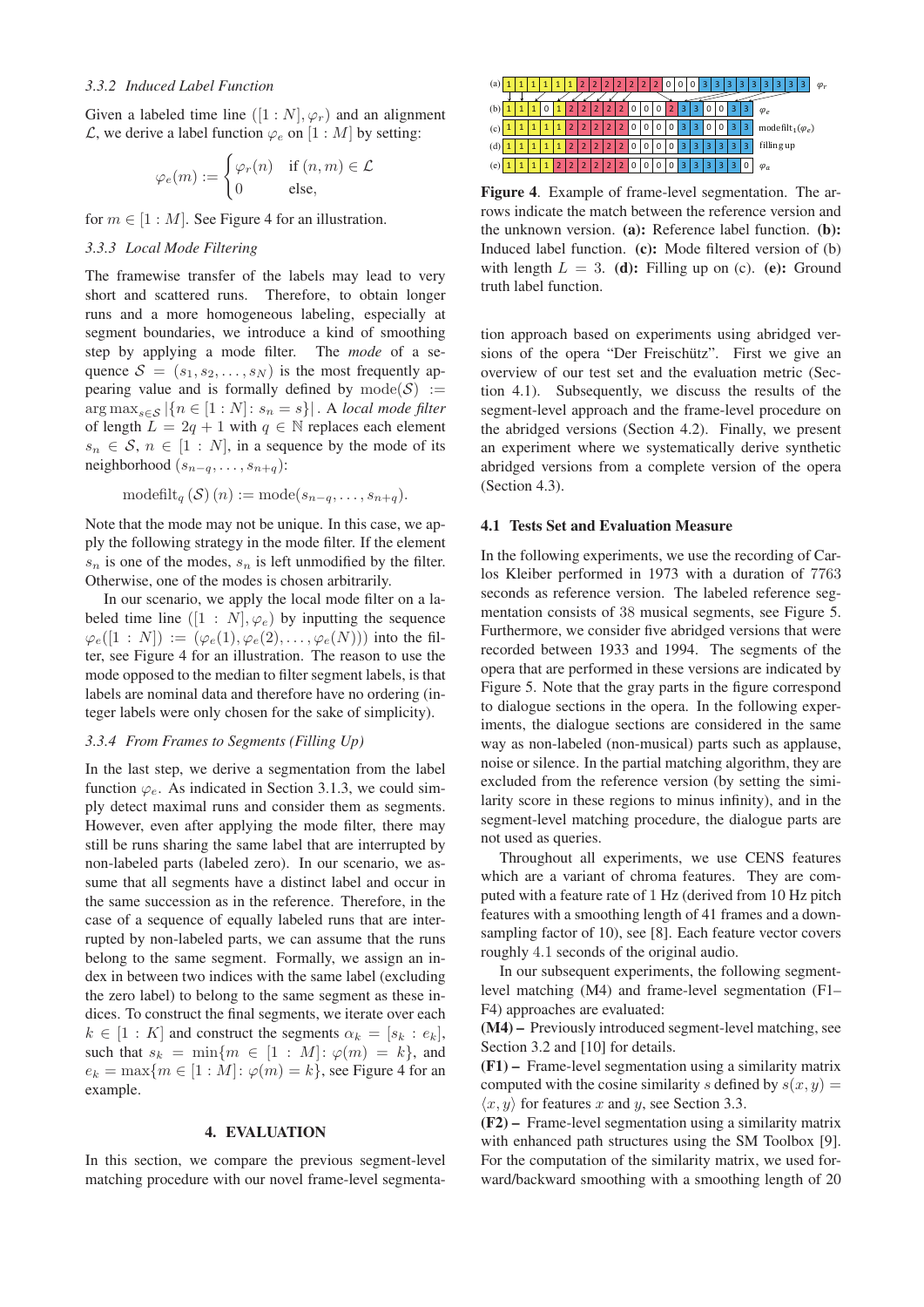

Figure 5. Visualization of relative lengths of the abridged versions compared to the reference version Kle1973. The gray segments indicate dialogues whereas the colored segments are musical parts.

frames (corresponding to 20 seconds) with relative tempi between 0.5−2, sampled in 15 steps. Afterwards, a thresholding technique that retained only 5% of the highest values in the similarity matrix and a scaling of the remaining values to  $[0, 1]$  is applied. For details, we refer to  $[9]$  and Section 3.3.

(F3) – The same as in F2 with a subsequent mode filtering using a filter length  $L = 21$  frames, see Section 3.3.3 for details.

(F4) – The segmentation derived from F3 as described in Section 3.3.4.

#### *4.1.1 Frame Accuracy*

To evaluate the performance of the different segmentation approaches, we calculate the *frame accuracy*, which is defined as the ratio of correctly labeled frames and the total number of frames in a version. Given a ground truth label function  $\varphi_a$  and an induced label function  $\varphi_e$ , the frame accuracy  $A_f$  is computed as following:

$$
A_f := \frac{\sum_{k \in [0:K]} |\varphi_a^{-1}(k) \cap \varphi_e^{-1}(k)|}{\sum_{k \in [0:K]} |\varphi_a^{-1}(k)|}
$$

We visualize the accuracy by means of an *agreement sequence*  $\Delta(\varphi_a, \varphi_e)$  which we define as  $\Delta(\varphi_a, \varphi_e)$  (*m*) := 1 (white) if  $\varphi_a(m) = \varphi_e(m)$  and  $\Delta(\varphi_a, \varphi_e)(m) := 0$ (black) otherwise. The sequences  $\Delta(\varphi_a, \varphi_e)$  visually correlates well with the values of the frame accuracy  $A_f$ , see Table 1 and the Figure 6. Note that in structural segmentation tasks, it is common to use different metrics such as the pairwise precision, recall, and f-measure [6]. These metrics disregard the absolute labeling of a frame sequence by relating equally labeled pairs of frames in an estimate to equally labeled frames in a ground truth sequence. However, in our scenario, we want to consider frames that are differently labeled in the ground truth and the induced label function as wrong. As the pairwise f-measure showed the same tendencies as the frame accuracy (which can be easily visualized), we decided to only present the frame accuracy values.

## 4.2 Qualitative Evaluation

In this section, we qualitatively discuss the results of our approach in more detail by considering the evaluation of the version Kna1939. For each of the five approaches, the results are visualized in a separate row of Figure 6,



Figure 6. Segmentation results on Kna1939 showing the ground truth label function  $\varphi_a$ , the induced label function  $\varphi_e$ , and the agreement sequence  $\Delta := \Delta (\varphi_a, \varphi_e)$ . White encodes an agreement and black a disagreement between  $\varphi_a$  and  $\varphi_e$ . (M4),(F1),(F2),(F3),(F4): See Section 4.1.

showing the ground truth  $\varphi_a$ , the induced label function  $\varphi_e$  and the agreement sequence  $\Delta(\varphi_a, \varphi_e)$ .

For Kna1939, the segment-level matching approach M4 does not work well. Only 28% of the frames are labeled correctly. The red segment, for example, at around 1500 seconds is not matched despite the fact that it has roughly the same overall duration as the corresponding segment in the reference version, see Figure 5. Under closer inspection, it becomes clear that it is performed slower than the corresponding segment in the reference version, and that some material was omitted at the start, in the middle and the end of the segment. The frame-level matching approach F1 leads to an improvement, having a frame accuracy of  $A_f = 0.520$ . However, there are still many frames wrongly matched. For example, the overture of the opera is missing in Kna1939, but frames from the overture (yellow) of the reference are matched into a segment from the first act (green), see Figure 6. Considering that the opera consists of many scenes with harmonically related material and that the partial matching allows for skipping frames at any point in the alignment, it sometimes occurs that not the semantically corresponding frames are aligned, but harmonically similar ones. This problem is better addressed in approach F2, leading to an improved frame accuracy of 0.788. The enhancement of path structures in the similarity matrix in this approach leads to an increased robustness of the partial matching. Now, all high similarity values are better concentrated in path structures of the similarity matrix.

As a result, the algorithm is more likely to follow sequences of harmonically similar frames, see also Figure 3. However, to follow paths that are not perfectly diagonal, the partial matching algorithm needs to skip frames in the alignment, which leads to a more scattered label function. This is approached by F3 which applies a mode filter on the label function from F2, resulting in an improved frame